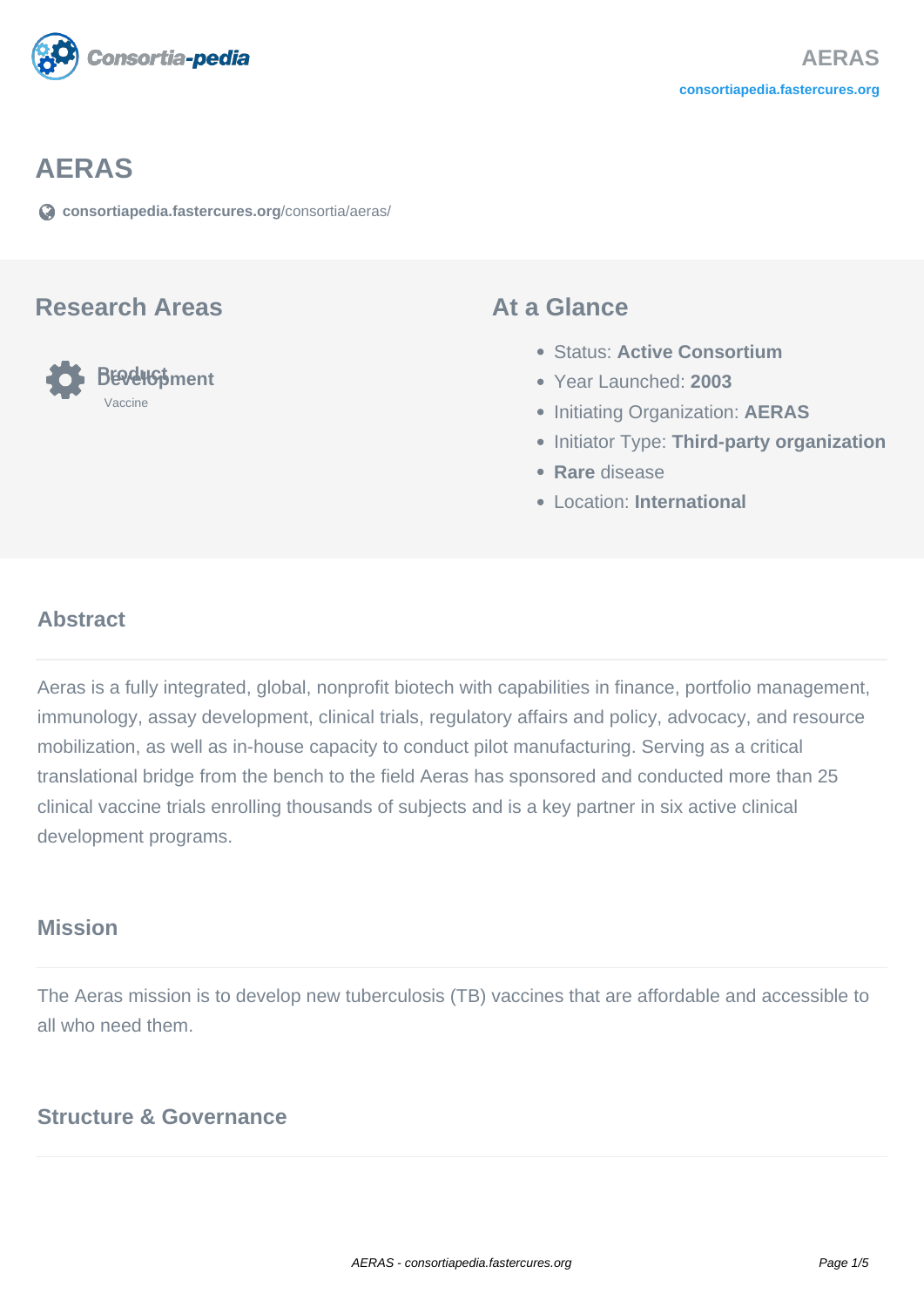

**Board of Directors**

# **Financing**

Aeras R&D work is funded by key partners worldwide. Funding streams include grants from foundations and governments, investments from industry partners, and co-investments with other organizations, governments, and institutions.

 Donor support drives innovation by strengthening and advancing the global pipeline of new TB vaccines, accelerating efforts toward ensuring their availability to all who need them.

# **Data Sharing**

TB vaccine research and development is complex and costly. No one organization or institution can do it alone. Aeras works in partnership with individuals, research organizations, academic institutions, funders, policymakers, and others to advance TB vaccine science. Because of limited resources and the complex biology of TB, it is crucial for scientists in this field to share knowledge and work together.

Some of Aeras' partners include the following:

# **Impact/Accomplishment**

Aeras' global partners include academic, public, and private institutions, which work together to build research capacity, install diagnostic and immunology lab infrastructure, and provide training and employment to world-class researchers.

 South Africa is particularly poised as a key driver of TB vaccine innovation, because it has the highest incidence of the disease and is well-equipped with world-renowned researchers and infrastructure to conduct TB studies. Aeras' in-country partners provide primary and follow-up care to communities involved in clinical trials. They educate the local communities and raise awareness about TB and vaccine trials.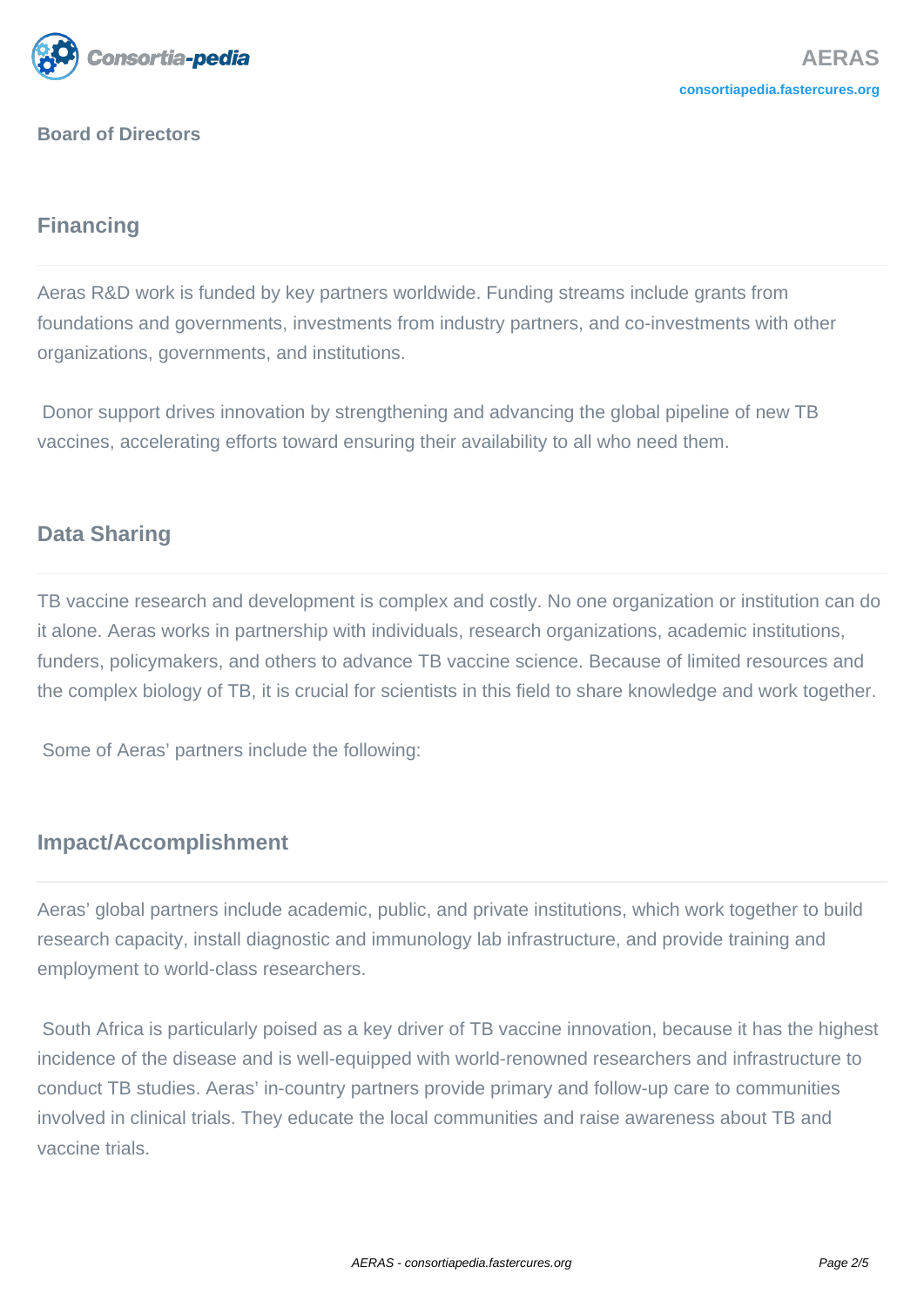

 Recently, the successful completion of the first large, Phase IIb trial in South Africa of nearly 3,000 infants showed that it is possible to conduct a trial of that scope and magnitude, even though the vaccine did not prove to be more efficacious than the widely used infant vaccine BCG.

# **Links/Social Media Feed**

| Homepage | http://www.aeras.org/                  |
|----------|----------------------------------------|
| Twitter  | https://twitter.com/aerasglobaltb      |
| Facebook | https://www.facebook.com/AerasGlobalTB |

#### **Sponsors & Partners**

Albert Einstein College of Medicine Australian AID Bill & Melinda Gates foundation Chinese Center for Disease Control and Prevention Colorado State University Columbia University Cornell University Crucell Dartmouth University EDCTP U.S. Food and Drug Administration Fudan University GHIT Fund GlaxoSmithKline Harvard University Huazhong Agricultural University Imperial College London Infectious Disease Research Institute Institute Pasteur de Lille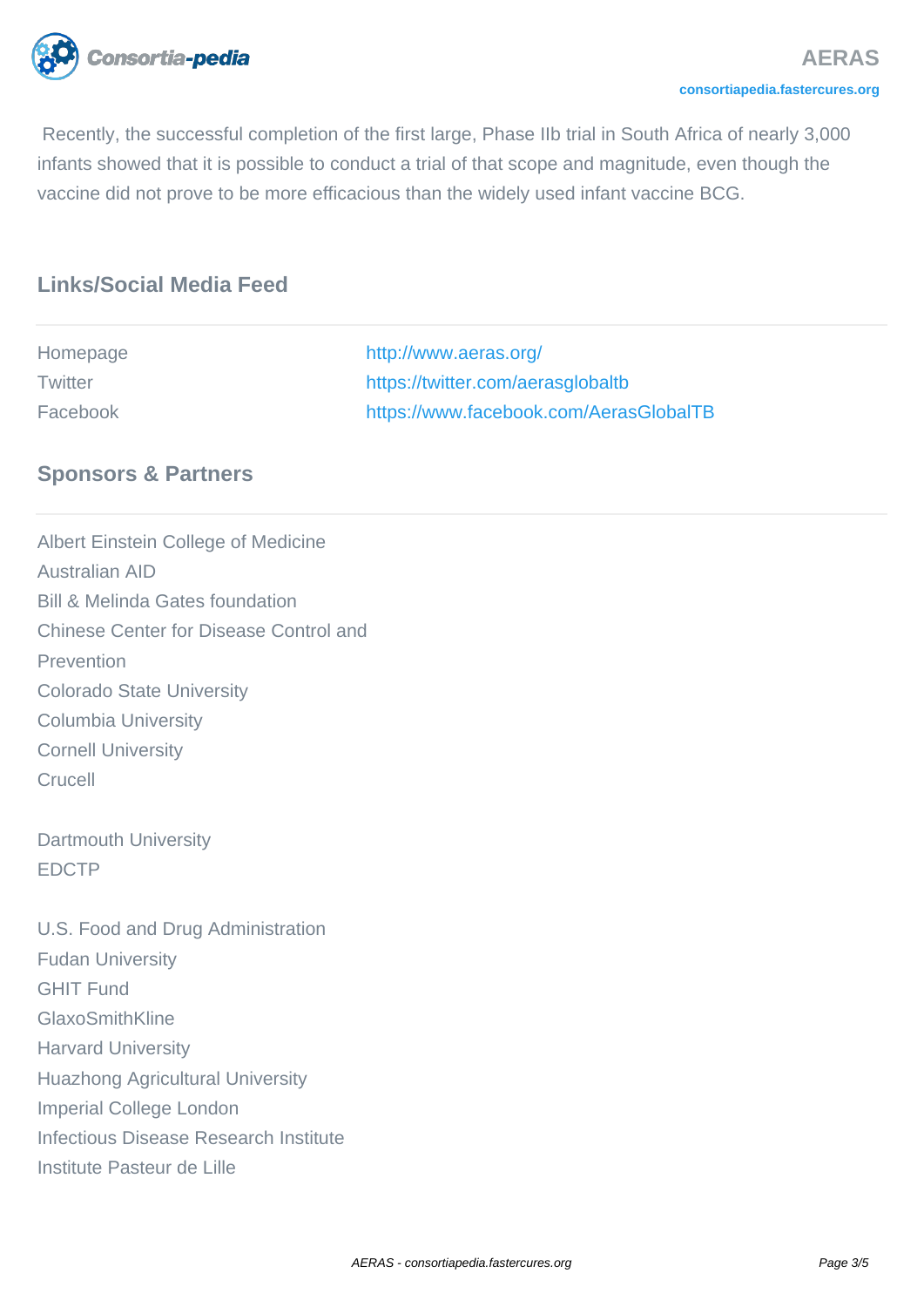

Johns Hopkins University London School of Hygiene & Tropical Medicine Maastricht University National Institute of Allergy and Infectious Diseases **Okairos** Oregon Health & Science University Pontificia Universidad Catolica de Chile **Rijksoverheid** Rutgers University Sanofi Pasteur

South African Tuberculosis Vaccine Initiative (satvi) St. Louis University Statens Serum Institut **StopTBPartnership** 

Tuberculosis Vaccine Initiative Tulane University UKaid Universita Cattolica del Sacro Cuore University of Alberta University of British Columbia University of California, Berkeley University of California, Los Angeles University of Cape Town University of Maryland University of Oxford University of Pittsburgh University of Sydney University of Wales University of Wisconsin **WellcomeTrust** 

Wuhan University